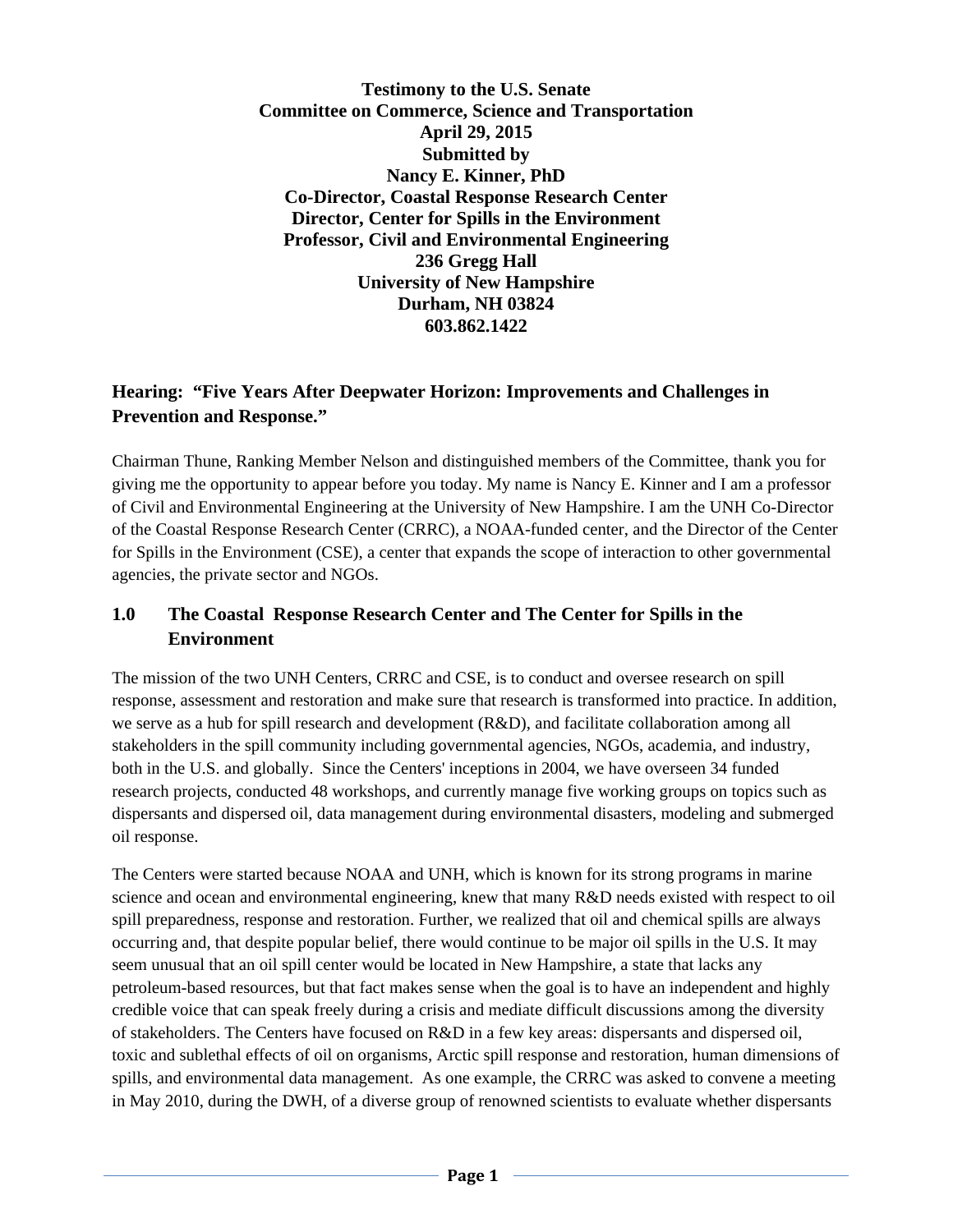should continue to be used. Fifty scientists, some of whom were diametrically opposed to dispersant use, met for two days to examine the data and state-of-the-science, regarding the potential impact of dispersant use on the environment. The overwhelming consensus of the group was that, while removing the oil from the environment using mechanical recovery is preferred, it was not always effective because of environmental conditions such as the wind and waves in the Gulf. Further, the scientists concluded that up to that point, use of dispersants and effects of dispersing oil into the water column had been generally less environmentally harmful than allowing that oil to migrate on the surface into the sensitive wetlands and nearshore coastal habitats.

In 2014, CRRC conducted a unique Forum on the campus of the University of New Hampshire on the 25<sup>th</sup> anniversary of the Exxon Valdez Oil Spill (EVOS) in Alaska and the 5th anniversary of the DWH. This forum brought together academicians, oil spill practitioners, industry representatives and federal and state agency personnel to discuss the lessons learned from EVOS and DWH that could help improve future oil spill response (e.g., the Arctic, pipelines and rail transport). Several initiatives came from the Forum which has set some new directions for CRRC/CSE.

- Expand the role of academic science in improving spill and environmental disaster response, assessment and restoration;
- Identify strategies and actions to improve governmental communication with the public and ensure journalists the information they need prior and during spills;
- Improve outreach to Congress on spill and environmental disaster science and response.

CRRC/CSE has begun to move forward with some of these new initiatives. CSE provided an initial briefing on oil spill response since the DWH for Senate staffers on April 21, 2015, sponsored by New Hampshire Senators Shaheen and Ayotte. In addition, in conjunction with Capitol Hill Ocean's Week 2015, we will host a forum with responders and journalists to discuss how to improve communication and provide information more effectively to the public.

#### **2.0 Research Response Since DWH**

Since the DWH, there has been a large influx of funds into oil spill R&D: most notably BP's \$500 million over 10 years to the Gulf of Mexico Research Initiative (GoMRI), and the \$500 million over 30 years given to the National Academy of Sciences for Gulf of Mexico and other Outer Continental Shelf R&D. Industry through the American Petroleum Institute (API), and other international petroleum associations (e.g., IOGP/IPIECA), has also funded a significant amount of new research. There are also some federal (e.g., BSEE) and state (e.g., Texas, California) R&D programs, though these tend to be funded at lower levels. This influx of funding for research has focused on a number of issues important to future oil spill response including:

- Short and Long Term Spill Impacts in the Gulf of Mexico as a Result of DWH;
- Studies of the Chemical and Physical Behavior of Oil Released in the Environment;
- Efficacy and Effectiveness of Various Response Actions;
- Public Health Impacts; and
- Social and Economic Impacts of Spills.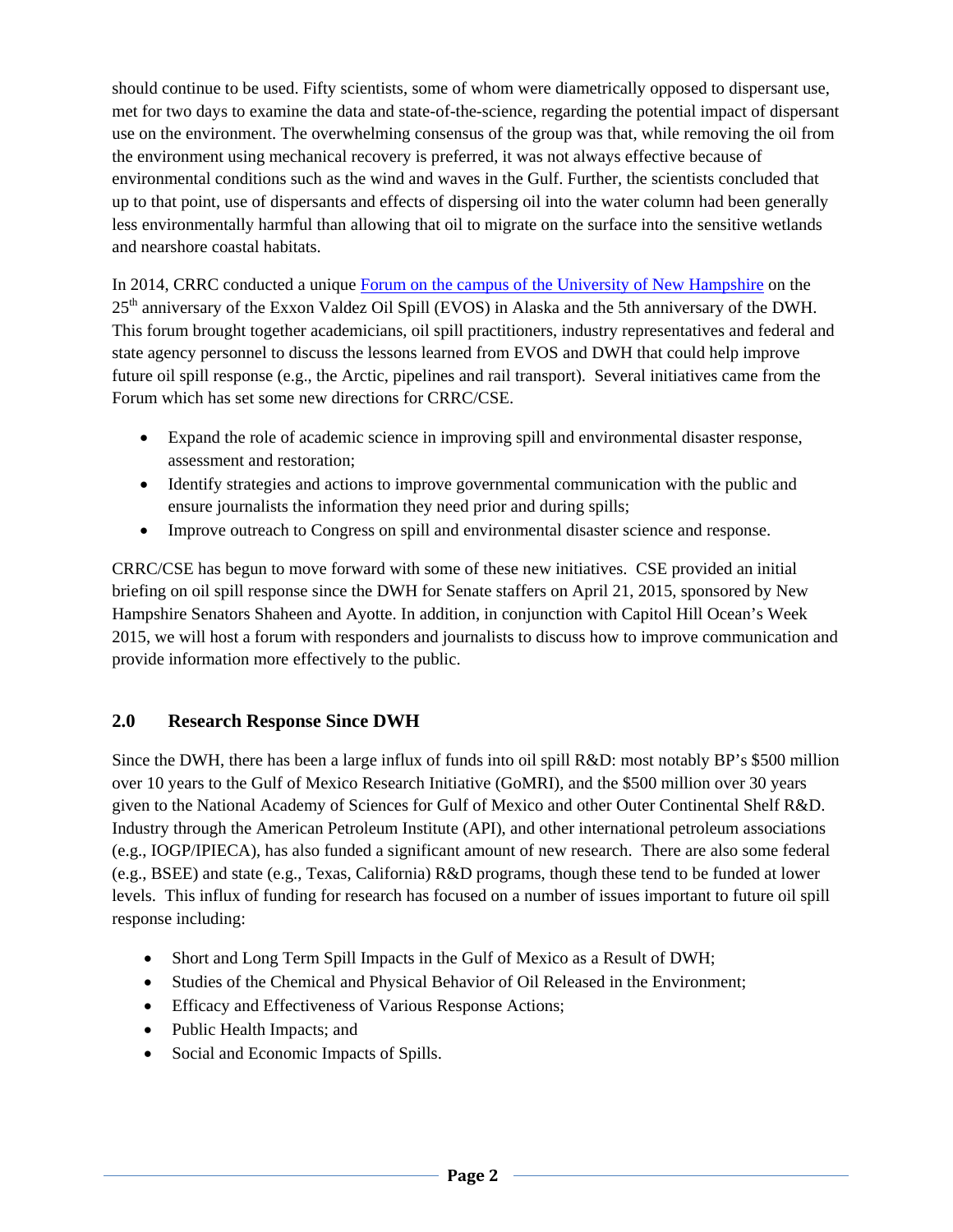### **Gulf of Mexico Research Initiative**

The Gulf of Mexico Research Initiative (GoMRI), one of the major new oil spill research institutions, was formed to investigate the impacts of the oil, dispersed oil, and dispersant on the ecosystems of the Gulf of Mexico and affected coastal states in a broad context of improving fundamental understanding of the dynamics of such events and their environmental stresses and public health implications. Another focus of GoMRI is developing improved spill mitigation, oil and gas detection, characterization and remediation technologies.

The ultimate goal of GoMRI will be to improve society's ability to understand, respond to and mitigate the impacts of petroleum pollution and related stressors of the marine and coastal ecosystems, with an emphasis on conditions found in the Gulf of Mexico. Knowledge accrued will be applied to restoration and to improving the long-term environmental health of the Gulf of Mexico. GoMRI has issued numerous RFPs for consortia and individual investigators.

#### **National Academy of Sciences**

As part of legal settlements associated with the DWH, the National Academy of Sciences (NAS) established a Gulf Research Program to fund and conduct activities to enhance oil system safety, human health, and environmental resources in the Gulf of Mexico and other U.S. outer continental shelf regions that support oil and gas production. The Program will work to enhance oil system safety and the protection of human health and the environment in the Gulf of Mexico and other U.S. outer continental shelf areas by seeking to improve understanding of the region's interconnecting human, environmental, and energy systems and fostering application of these insights to benefit Gulf communities, ecosystems, and the nation, safety, human health, and environmental resources. Given this context, the Program will address three interconnected goals:

- **Goal 1:** Foster innovative improvements to safety technologies, safety culture, and environmental protection systems associated with offshore oil and gas development;
- **Goal 2:** Improve understanding of the connections between human health and the environment to support the development of healthy and resilient Gulf communities; and
- **Goal 3:** Advance understanding of the Gulf of Mexico region as a dynamic system with complex, interconnecting human and environmental systems, functions, and processes to inform the protection and restoration of ecosystem services.

The Program will fund studies, projects, and other activities using three broad approaches specified in the legal settlements: research and development, education and training, and environmental monitoring.

#### **ICCOPR**

The Interagency Coordinating Committee on Oil Spill Research (ICCOPR) was created by Congress in the Oil Pollution Act of 1990 (OPA 90). ICCOPR is charged with two general responsibilities to: (1) prepare a comprehensive, coordinated federal oil pollution research and development plan; and (2) promote cooperation with industry, universities, research institutions, state governments, and other nations through information sharing, coordinated planning, and joint funding of projects. ICCOPR reports on its activities to Congress every two years. It is comprised of 15 federal independent agencies,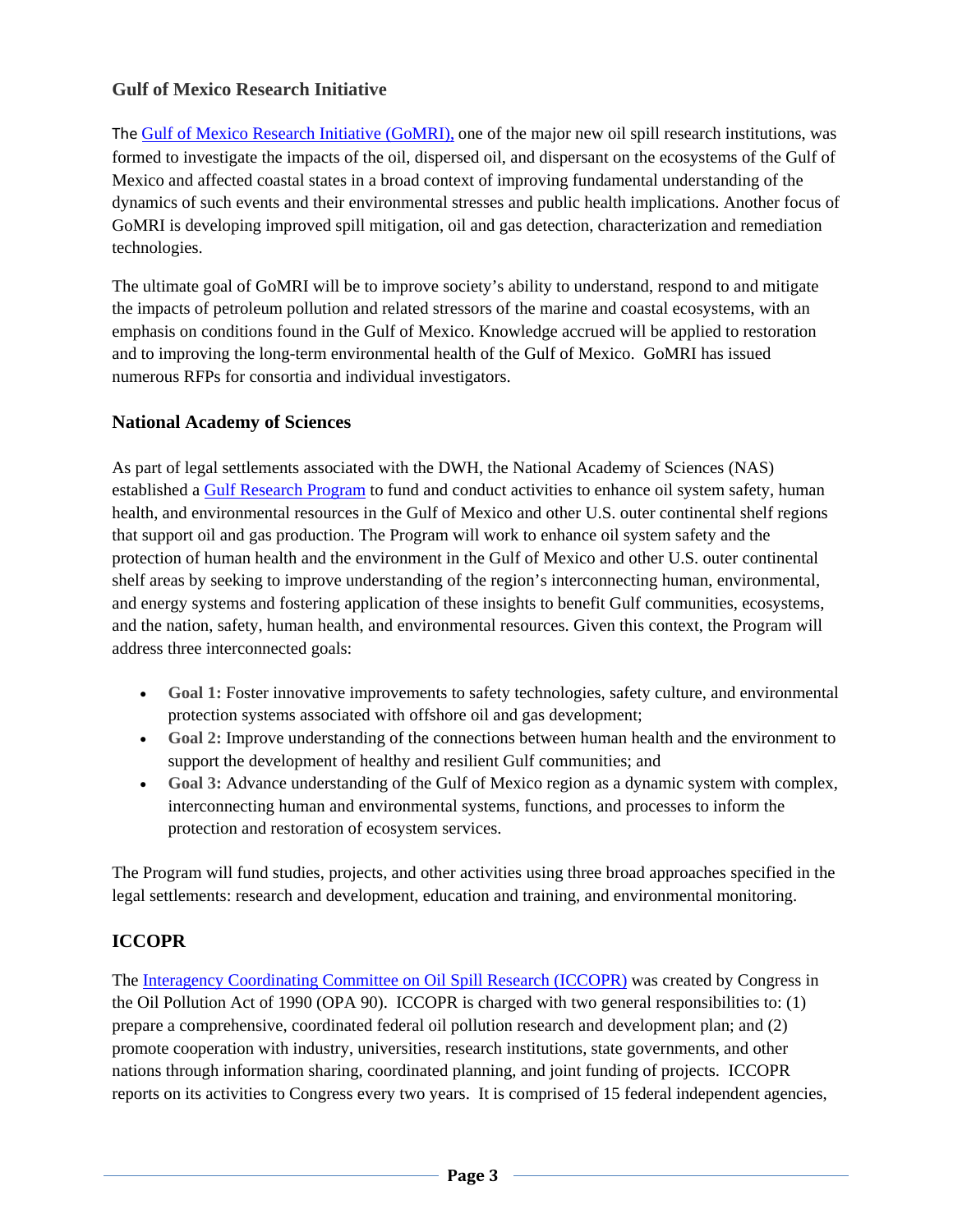departments, and department components. The USCG chairs ICCOPR with NOAA, BSEE, and EPA rotating assignments as the vice-chair every two years.

ICCOPR is currently preparing, with the assistance of CRRC/CSE, an Oil Spill Research and Technology Plan (OSRTP) that will set the priorities for oil spill research for the next six years. The OSRTP will be completed in 2015.

# **Industry**

In the wake of the DWH spill, the petroleum industry, API and IOGP/IPIECA, launched four Joint Industry Task Forces (JITFs) to critically assess capabilities and performance. Each JITF brought forth subject matter experts to identify best practices in offshore drilling operations and oil spill response and to share that knowledge across industry. The goal is to ensure environmental protection through enhanced safety.

The Oil Spill Preparedness and Response JITF is examining industry's ability to respond to a "Spill of National Significance (SONS)" or other large spills.

The program is developing guidance and planning documents, recommended practices, training and exercise guidelines, technology evaluations, and developing a database for research activities. As part of the overall research program, industry is developing communications/outreach and decision making tools. Topics include:

- Spill response planning;
- Oil sensing and tracking;
- Dispersants;
- In situ burning;
- Mechanical recovery
- Shoreline protection and
- Alternate response technologies.

# **3.0 Impediments to Transforming Research into Improved Response**

The combined effort of all these programs has resulted in a significant body of information. It is difficult to remain current on all the papers being published related to oil spills. Each month, several new papers appear in journals and there are two to three major conferences each year solely dedicated to oil spill research. The question is, how much of this research will result in improvements to oil spill response? Unfortunately, the answer might be, not very much. There are several reasons for this.

A primary reason is that researchers and responders do not have much opportunity to interact and coordinate research. They usually do not attend the same meetings. Most researchers are not familiar with what occurs during a response: the pace at which decisions must be made and the types of trade-offs considered during a spill. Conversely, responders are often not familiar with the latest experimental techniques which scientists have at their disposal to assist in response decision-making.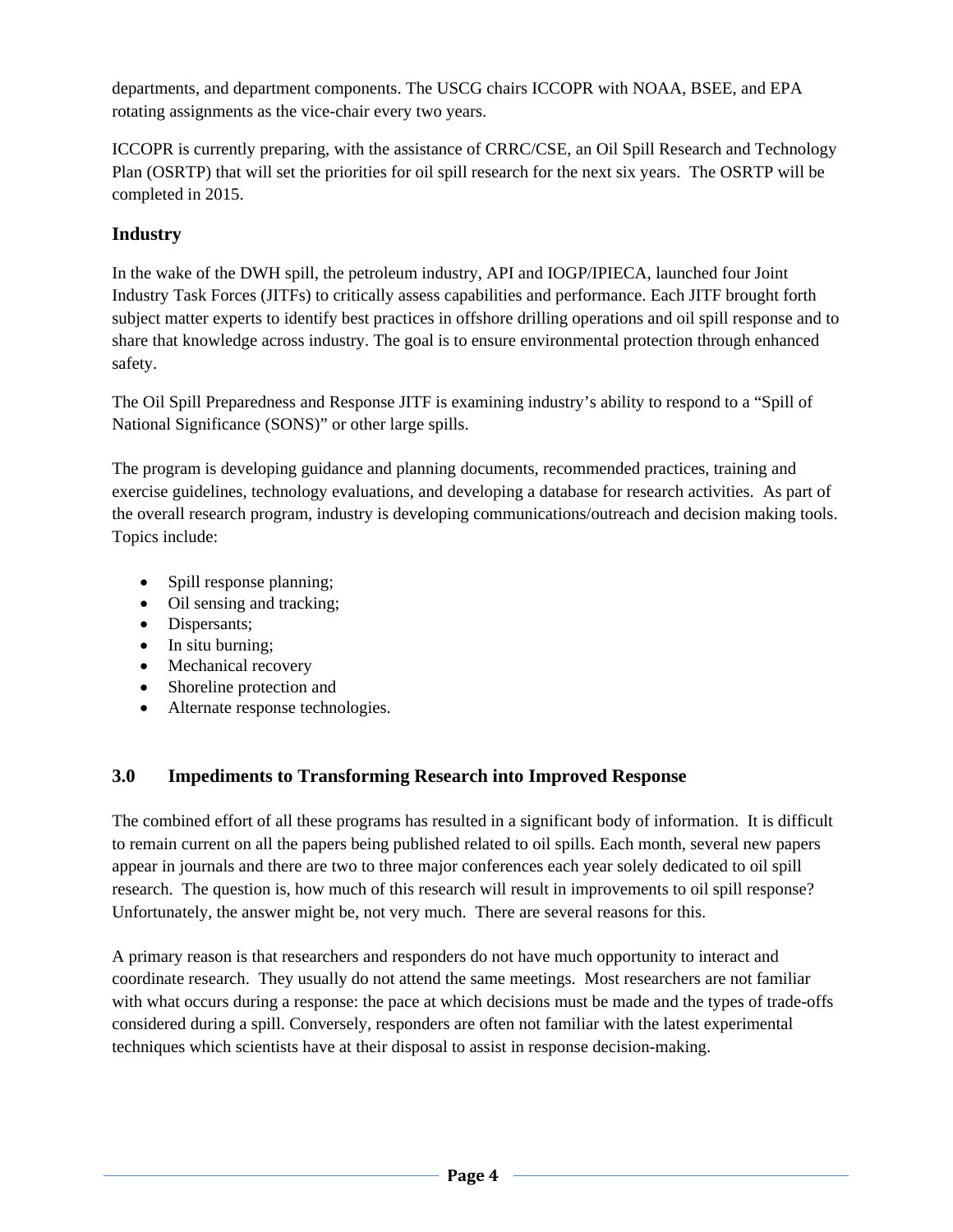Another significant problem is that it is very difficult to simulate the environment in a laboratory or small test tank or with mathematical modeling. For example, even though a solution of 200 ppm of dispersants can be created in water to test its toxicity on organisms, the findings may not be translated into what would happen in the field where concentrations of dispersants are likely to be at least 10 times lower. In addition, it is incredibly difficult to simulate the mixing that occurs at a deep well blowout where many gallons of oil and gas are billowing out of a pipe rapidly at very high pressure. Yet this is exactly what must be done to determine whether dispersants prevented oil from reaching the surface of the GOM during the DWH.

Finally scientific journals almost always publish papers that show effects: where the research shows that the experimental conditions resulted in a measurable change in some parameter. If no change is observed, a so-called "null" result, the paper will rarely be published even if that null result occurs many times. For example, if an experiment was conducted where oil was added to very cold seawater that contained naturally occurring microbes and the oil concentration did not change over time, the results would probably not be published. However, responders fighting an oil spill in the Arctic would want to know this information. You can see the implicit bias that might result when examining the scientific literature for possible response options that might improve spill response.

#### **4.0 A Path Forward**

So how can we effectively sort through the research that has been published since the DWH and the older, relevant research? First, we can bring responders and scientists together to develop research needs and design and conduct experiments to address those needs. One way we have done this at the Centers is to have responders and response scientists act as liaisons during the development of request for proposals (RFPs), selection of projects, design of experiments, and translation of results into practice. This approach was used very effectively in developing the Environmental Response Management Application (ERMA®) which was used as the Common Operating Picture (COP) during the DWH and provided the public easy access to information about the spill.

However, even if we start bringing responders and scientists together in this manner today, the results of the research would not be available for years. In the interim, we need to sort through the large amount of research published to determine if, and how, it can improve response. One example of how this might be done is a partnership between our Centers, NOAA and EPA. We have convened more than 70 scientists, representing a diversity of perspectives and expertise in the research and response communities, to read all of the applicable literature and determine the state-of-the-science of dispersants and dispersed oil in spill response especially as it applies to the Arctic. The scientists are asked to determine: 1) what is known; and 2) what is uncertain. Over 500 peer-reviewed papers and reports have been amassed in a database covering the period June 2008 to the present and this is been combined with an existing database of dispersant research from 1962 to 2008. The scientists have read the articles within their area of expertise and have been discussing whether each paper simulates the environment, has the necessary controls, and is statistically sound. What we have observed through our facilitated discussions is that a group of scientists can come to consensus when they focus on the details of the science. The results of the state-of-the-science discussions on dispersants and dispersed oil should be available later this year. I see this process as a way forward on many of the thorny issues of applying oil spill R&D to practice.